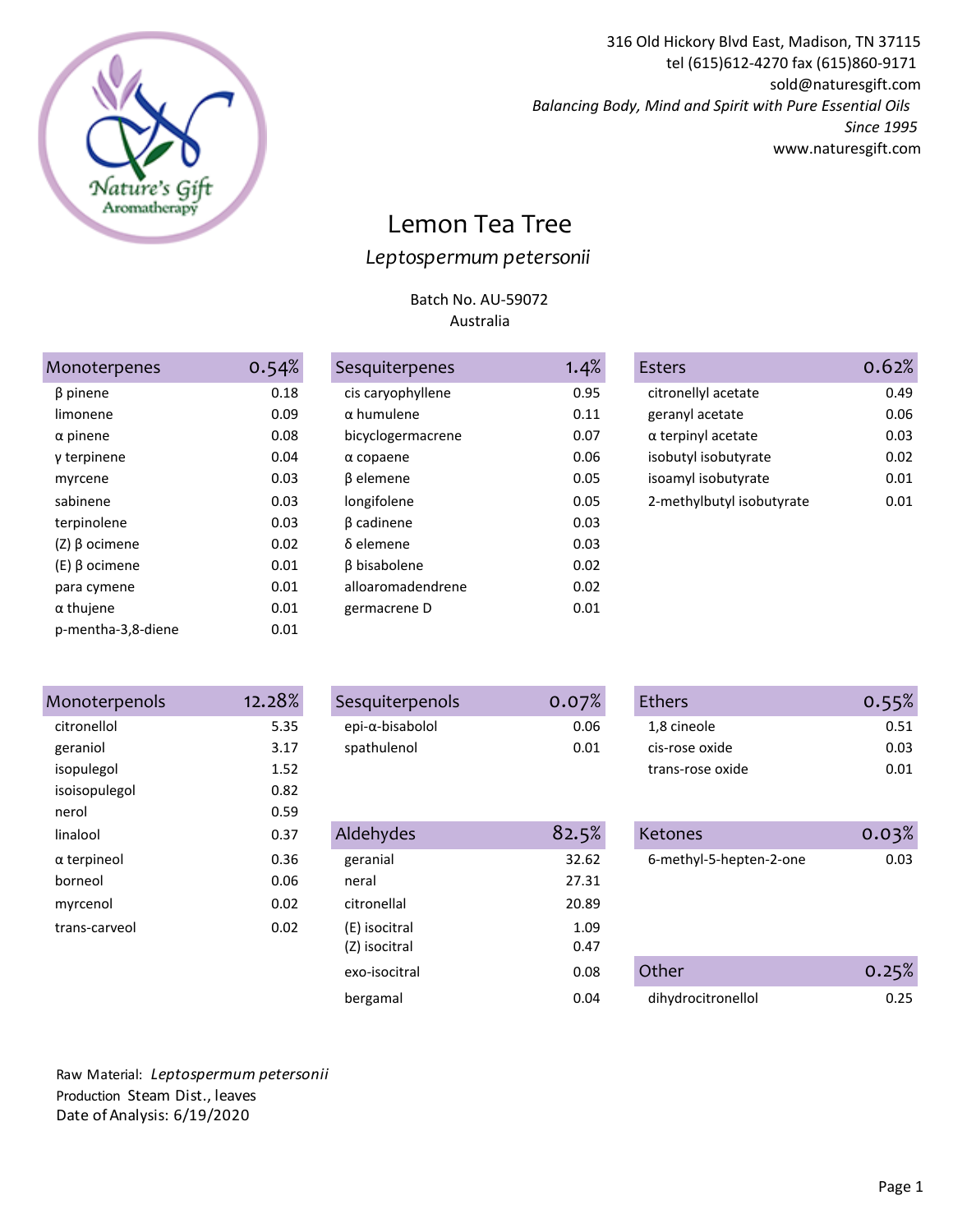



## $\textbf{Essential Valiation}$  6/19/2020

- *- Essential Oil testing is performed by using qualitative GC-MS. Method: SOP.T.01 Client Method*
- *- This report may not be published without the consent of Essential Validation Services.*

*- Chromatograph image may be requested*

m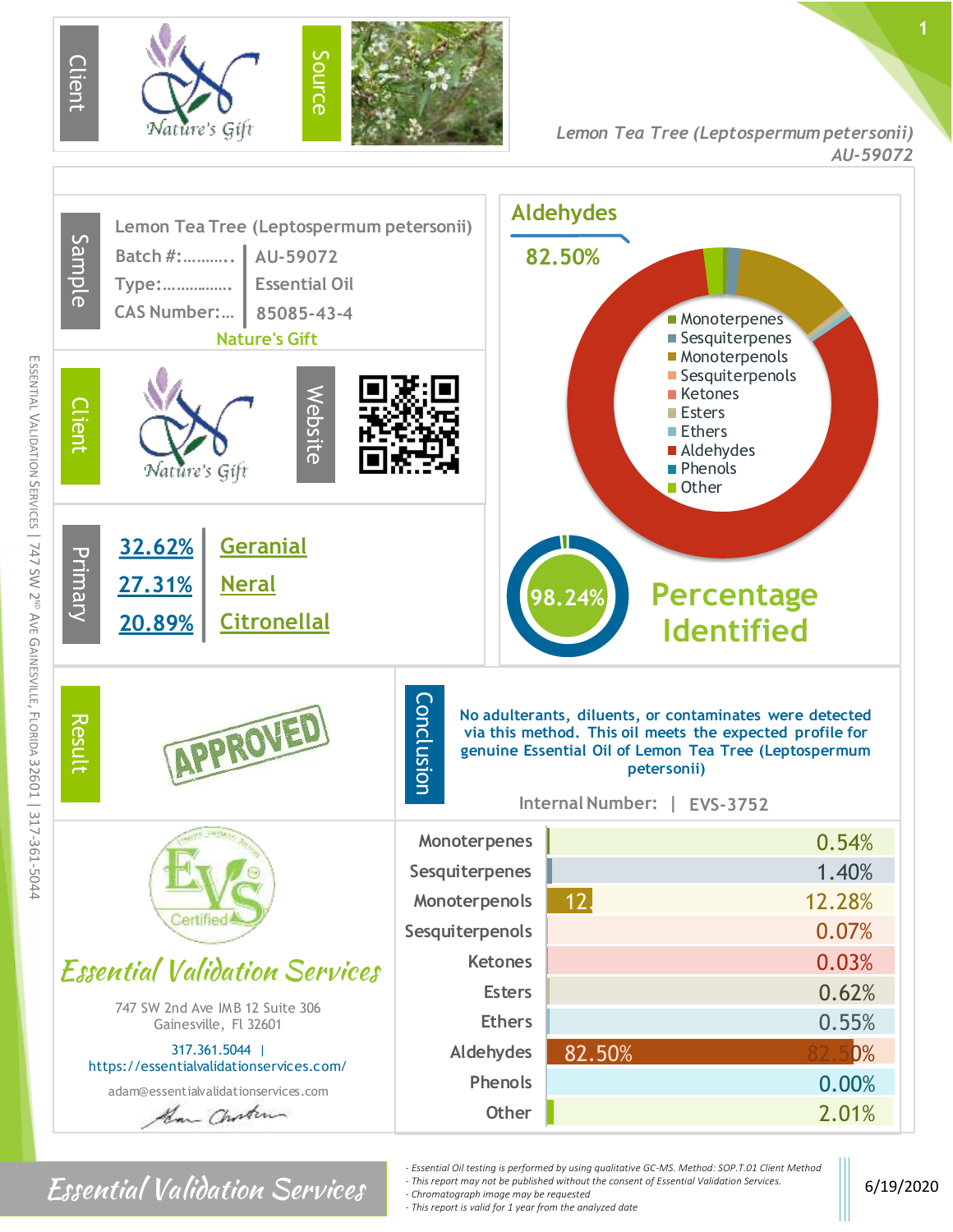

*Lemon Tea Tree (Leptospermum petersonii)*

| 98.24%<br><b>Total Percentage</b> |           |        |                           |                           |
|-----------------------------------|-----------|--------|---------------------------|---------------------------|
| <b>Number</b>                     | <b>RT</b> | Area % | <b>Compound Name</b>      | <b>Chemical Family</b>    |
| $\mathbf{1}$                      | 7.89      | 0.02%  | Isobutyl isobutyrate      | <b>Aliphatic Ester</b>    |
| 2                                 | 8.31      | 0.01%  | alpha-Thujene             | Monoterpene               |
| $\overline{3}$                    | 8.56      | 0.08%  | alpha-Pinene              | Monoterpene               |
| 4                                 | 10.14     | 0.03%  | Sabinene                  | Monoterpene               |
| 5                                 | 10.32     | 0.18%  | beta-Pinene               | Monoterpene               |
| 6                                 | 10.69     | 0.03%  | 6-Methyl-5-hepten-2-one   | Aliphatic Ketone          |
| $\overline{7}$                    | 10.90     | 0.03%  | Myrcene                   | Monoterpene               |
| 8                                 | 11.91     | 0.01%  | Isoamyl isobutyrate       | <b>Aliphatic Ester</b>    |
| 9                                 | 12.05     | 0.01%  | 2-Methylbutyl isobutyrate | <b>Aliphatic Ester</b>    |
| 10                                | 12.37     | 0.01%  | para-Cymene               | Monoterpene               |
| 11                                | 12.58     | 0.09%  | Limonene                  | Monoterpene               |
| 12                                | 12.68     | 0.51%  | 1,8-Cineole               | Monoterpene Ether         |
| 13                                | 12.96     | 0.02%  | (Z)-beta-Ocimene          | Monoterpene               |
| 14                                | 13.42     | 0.01%  | (E)-beta-Ocimene          | Monoterpene               |
| 15                                | 13.69     | 0.04%  | Bergamal                  | <b>Aliphatic Aldehyde</b> |
| 16                                | 13.91     | 0.04%  | gamma-Terpinene           | Monoterpene               |
| 17                                | 14.48     | 0.01%  | p-Mentha-3, 8-diene       | Monoterpene               |
| 18                                | 15.15     | 0.03%  | Terpinolene               | Monoterpene               |
| 19                                | 15.86     | 0.37%  | Linalool                  | Monoterpenol              |
| 20                                | 16.31     | 0.03%  | cis-Rose oxide            | Monoterpene Ether         |
| 21                                | 17.05     | 0.01%  | trans-Rose oxide          | Monoterpene Ether         |
| 22                                | 17.21     | 0.02%  | Myrcenol                  | Monoterpenol              |
| 23                                | 17.86     | 0.08%  | exo-Isocitral             | Monoterpene Aldehyde      |
| 24                                | 18.02     | 1.52%  | Isopulegol                | Monoterpenol              |
| 25                                | 18.37     | 20.89% | <b>Citronellal</b>        | Monoterpene Aldehyde      |
| 26                                | 18.49     | 0.82%  | Isoisopulegol             | Monoterpenol              |
| 27                                | 18.71     | 0.47%  | (Z)-isocitral             | Monoterpene Aldehyde      |
| 28                                | 19.10     | 0.06%  | <b>Borneol</b>            | Monoterpenol              |
| 29                                | 19.58     | 1.09%  | (E)-Isocitral             | Monoterpene Aldehyde      |
| 30                                | 20.20     | 0.36%  | alpha-Terpineol           | Monoterpenol              |
| 31                                | 20.33     | 0.25%  | Dihydrocitronellol        | Synthetic                 |
| 32                                | 20.73     | 0.02%  | trans-Carveol             | Monoterpenol              |
| 33                                | 21.64     | 0.59%  | <b>Nerol</b>              | Monoterpenol              |
| 34                                | 21.88     | 5.35%  | Citronellol               | Monoterpenol              |
| 35                                | 22.34     | 27.31% | <b>Neral</b>              | Monoterpene Aldehyde      |

m

## $\textbf{Essential Valiation}$  Services chromatograph image may be requested

*- This report may not be published without the consent of Essential Validation Services.*

*- Chromatograph image may be requested*

*- This report is valid for 1 year from the analyzed date*

*<sup>-</sup> Essential Oil testing is performed by using qualitative GC-MS. Method: SOP.T.01 Client Method*